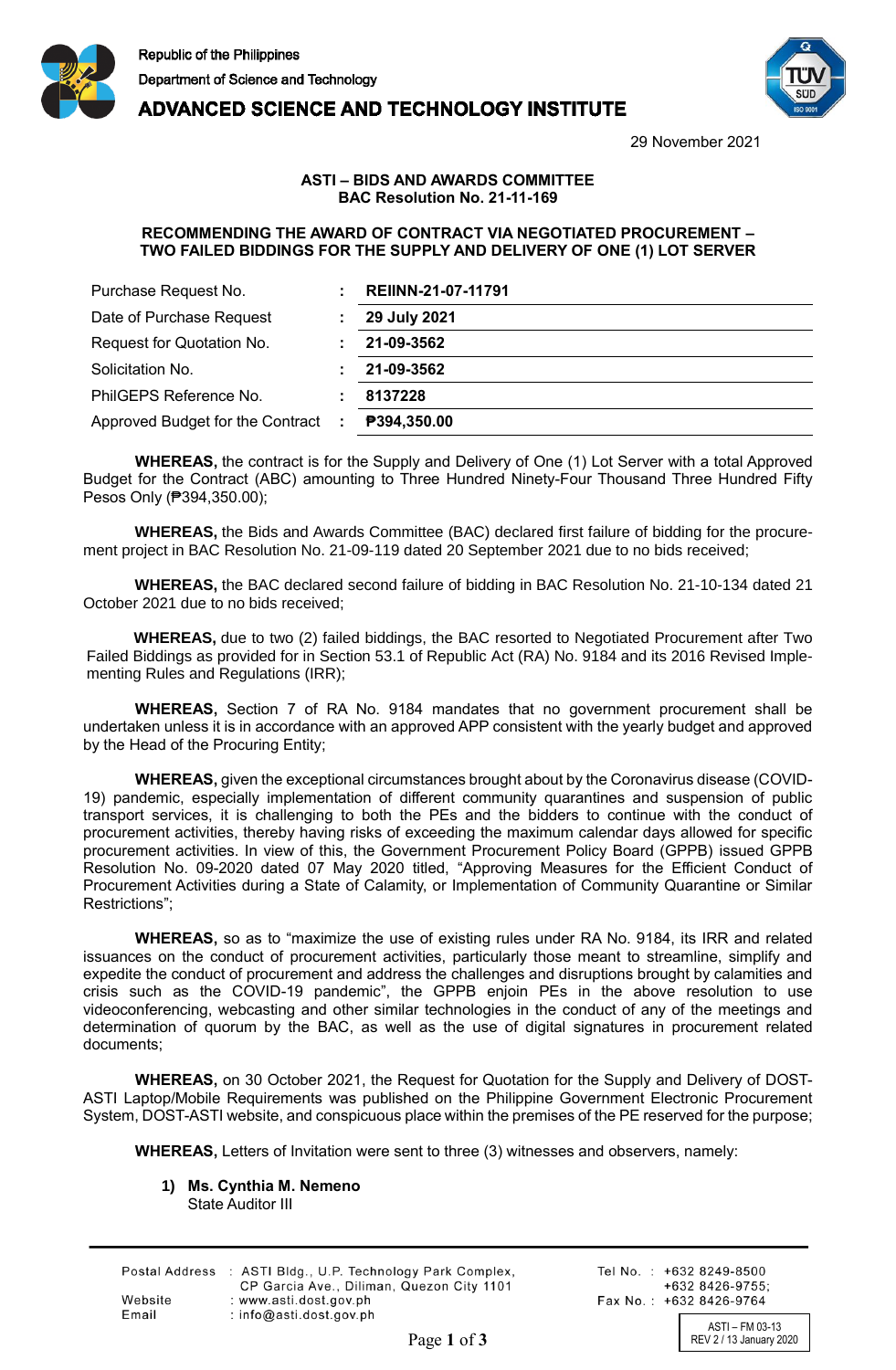Commission on Audit

- **2) Mr. Jennifer A.C. Albano** Executive Director Institute for Politics and Governance
- **3) Mr. Ruben J. Pascual** Secretary General Philippine Chamber of Commerce and Industry

**WHEREAS,** on 03 November 2021, 10:00 AM, a Pre-Negotiation Conference was conducted online using Microsoft Teams Application with the BAC, BAC Secretariat, end-user representatives, and prospective bidders present;

**WHEREAS,** only one (1) bidder submitted their bids offer before the 10:00 AM deadline on 18 November 2021 and on the same day at 10:30 AM, the BAC conducted the Opening of Bid Offers through Microsoft Teams Application;

**WHEREAS,** adopting the non-discretionary "pass/fail" criterion specified in the 2016 revised IRR of RA No. 9184, the BAC: *1)* conducted eligibility check and evaluation of the submitted bid offer; *2)* rated Advance Microsystems Corporation as "PASSED" in all the legal and technical requirements; and *3)* declared them "ELIGIBLE" to participate further in the opening of bid offers;

**WHEREAS,** the financial component of the bids of the sole bidder was opened and read, as follows:

| <b>Item</b> | <b>Description</b> |                         | Qty. | Unit | <b>Advance Microsytems Corporation</b> |                    |
|-------------|--------------------|-------------------------|------|------|----------------------------------------|--------------------|
| No.         |                    |                         |      |      | Unit Amount (P)                        | Total Amount (P)   |
|             | Server             |                         |      | Lot  | 393,900.00                             | 393,900.00         |
|             |                    | <b>Total Bid Amount</b> |      |      |                                        | <b>P393,900.00</b> |

**WHEREAS,** the eligibility, technical and financial components of the bid of Advance Microsystems Corporation were found to be substantially complying and passed the bid requirement;

**WHEREAS,** as a result of Opening of Offers, Advance Microsystems Corporation was declared as the bidder with Single Calculated Quotation, which underwent post qualification;

**WHERAS,** after careful validation, verification and detailed evaluation of the bid of Advance Microsystems Corporation, the End-user Unit and the BAC found the same to be responsive to all the requirements of the Procuring Entity;

**WHEREAS,** Section 12 of RA No. 9184 and its 2016 Revised IRR mandates that the BAC shall recommend the award of contract to the Head of the Procuring Entity or his/her duly authorized representative; 

**NOW, THEREFORE,** on the basis of the foregoing, it is **HEREBY RESOLVED** to:

- 1) **DECLARE** the **ADVANCE MICROSYSTEMS CORPORATION** as the bidder with **SINGLE CALCULATED AND RESPONSIVE QUOTATION** for the **SUPPLY AND DELIVERY OF ONE (1)**  LOT SERVER and award the contract to the same supplier, with a total contract price amounting to **THREE HUNDRED NINETY-THREE THOUSAND NINE HUNDRED PESOS ONLY (₱393,900.00)**; and
- 2) **APPROVAL** of the foregoing result/s.

RESOLVED, at the DOST-ASTI, Quezon City, this 29<sup>th</sup> day of November 2021.

**PETER ANTONIO B. BANZON** End-user

Enraps

**JAYSON C. HERNANDEZ** BAC Member

Digitally signed By autres of Div Aviñante Roxanne Sagun

**ROXANNE S. AVIÑANTE** BAC Member